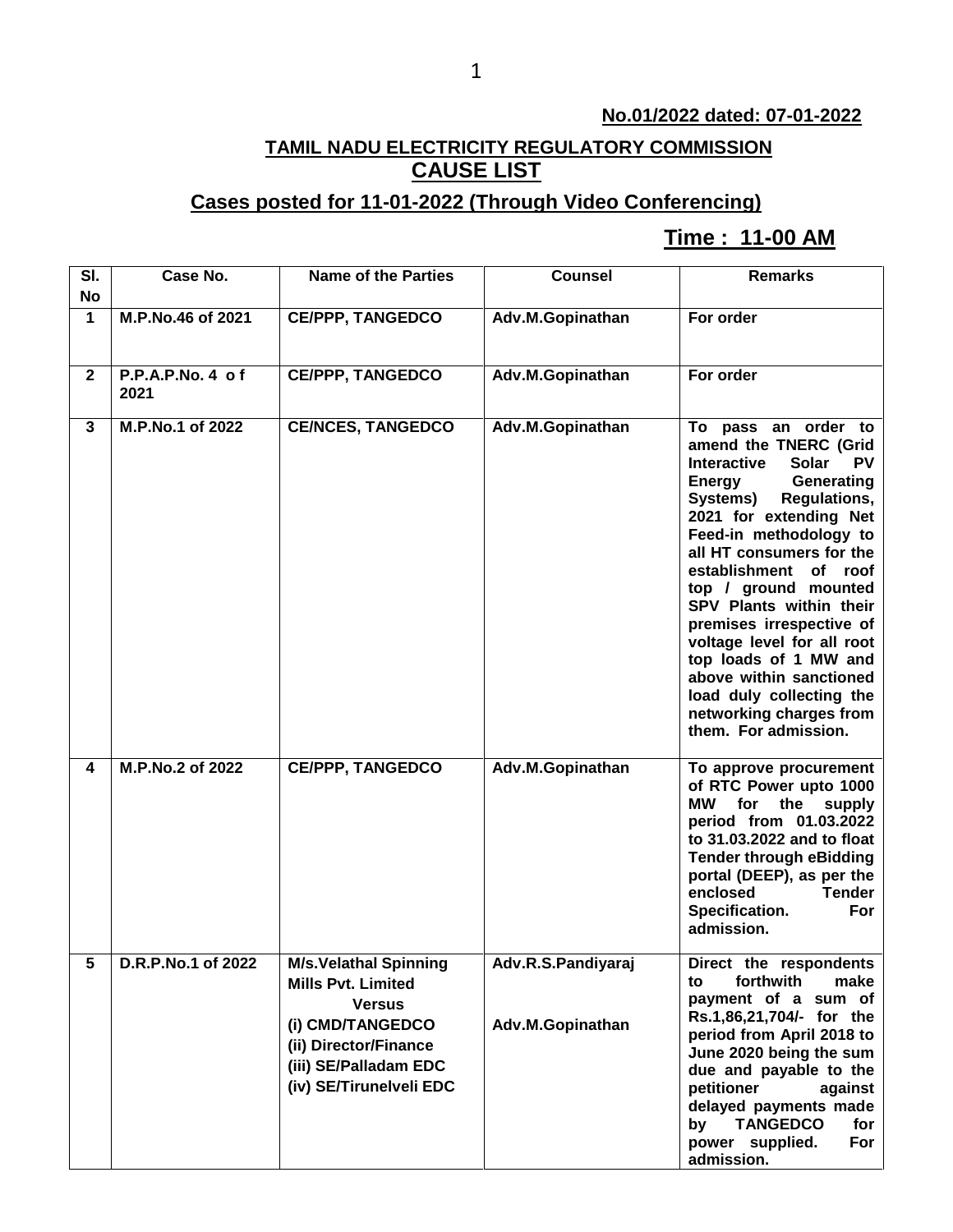| 6              | D.R.P.No.17 of 2021 | M/s.Dharani Sugars &<br><b>Chemicals Limited</b><br><b>Versus</b><br>1) CMD/TANGEDCO<br>2) CFC/General<br>3) Director (Finance)<br>4) Director (Generation)<br>5) SE/Kallakurichi EDC | Adv.Rahul Balaji<br>Adv.M.Gopinathan   | Grant an interim stay on<br>the operation<br>of the<br>Respondent-5's<br>letter<br>dt.25.9.2020<br>and<br>consequently direct the<br>respondent<br>to<br>make<br>principal<br>payment<br>amount<br>оf<br>Rs.2,74,04,230/-<br>along<br>with interest @ 18% p.a.<br>and also direct to make<br>payment<br>οf<br>Rs.12,35,53,367/-<br>towards<br>interest<br>on<br>delayed payments.<br><b>For</b><br>counter.                                                                                                       |
|----------------|---------------------|---------------------------------------------------------------------------------------------------------------------------------------------------------------------------------------|----------------------------------------|-------------------------------------------------------------------------------------------------------------------------------------------------------------------------------------------------------------------------------------------------------------------------------------------------------------------------------------------------------------------------------------------------------------------------------------------------------------------------------------------------------------------|
| $\overline{7}$ | D.R.P.No.18 of 2021 | <b>Amarjothi Spinning Mills</b><br>Limited<br><b>Versus</b><br>(i) CMD/TANGEDCO<br>(ii) Director /Finance<br>(iii) SE/Theni EDC                                                       | Adv.R.S.Pandiyaraj<br>Adv.M.Gopinathan | Direct the respondents<br>forthwith<br>to<br>make<br>payment of a sum of<br>Rs.47,83,750/- being the<br>sum due and payable to<br>the petitioner against<br>delayed payments made<br><b>TANGEDCO</b><br>for<br>by<br>supplied<br>and<br>power<br>such further pendent lite<br>interest from the date of<br>filing till the date of<br>realization. For counter.                                                                                                                                                   |
| 8              | D.R.P.No.19 of 2021 | <b>M/s.OPG Power</b><br><b>Generation Pvt. Limited</b><br><b>Versus</b><br><b>CMD/TANGEDCO</b>                                                                                        | Adv.Rahul Balaji<br>Adv.M.Gopinathan   | Declare that the Change<br>in law events in terms of<br>Article 10 of the PPA<br>dated 12.12.2013 and to<br>determine the correct<br>rate of CVD and other<br>consequential claims for<br>purposes of Change in<br>Law and confirm the<br>correctness<br>and<br>entitlement to the sum of<br>Rs.8,25,91,046/-<br>being<br>the differential working<br>after<br>the<br>applying<br>rate towards<br>correct<br>CVD, Cess and Carrying<br>attributable<br>cost<br>to<br>Change in Law under the<br>PPA. For counter. |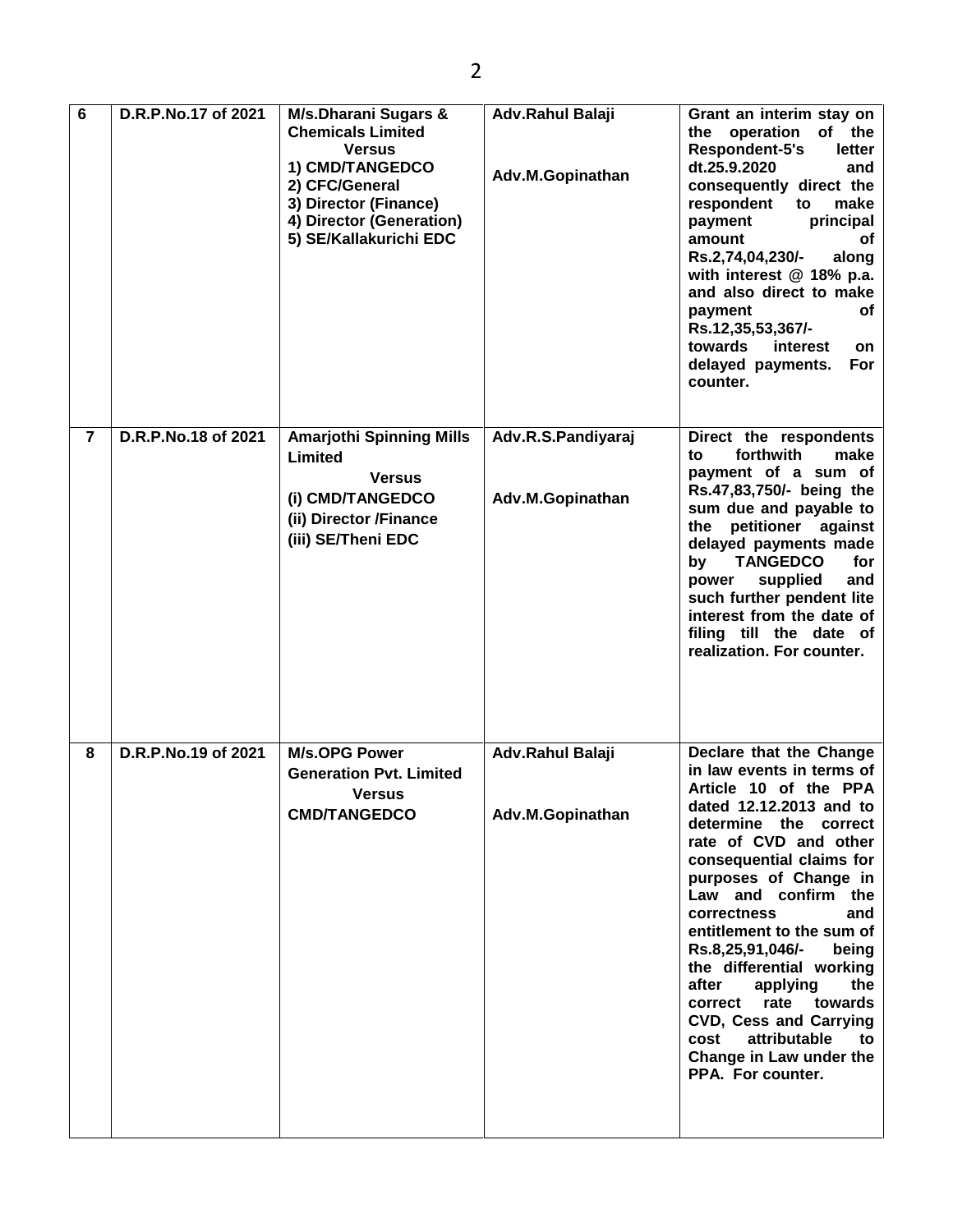| 9  | M.P.No.42 of 2021                           | <b>M/s.OPG Energy Pvt.</b><br>Limited<br><b>Versus</b><br>i) CMD/TANGEDCO<br>ii) AAA Plus Energy Pvt.<br>Limited                                                                           | Adv.Rahul Balaji<br>Adv.M.Gopinathan                                  | To<br>exercise<br>its<br>regulatory powers and<br>clarify that no wheeling<br>charges<br>are<br>payable<br>where<br>captive<br>a<br>is<br>being<br>consumer<br>electricity<br>supplied<br>through<br>dedicated<br>$\mathbf{a}$<br>transmission line and is<br>situated within the same<br>premises<br>the<br>as<br>For<br>generating plant.<br>counter.                                                             |
|----|---------------------------------------------|--------------------------------------------------------------------------------------------------------------------------------------------------------------------------------------------|-----------------------------------------------------------------------|---------------------------------------------------------------------------------------------------------------------------------------------------------------------------------------------------------------------------------------------------------------------------------------------------------------------------------------------------------------------------------------------------------------------|
| 10 | M.P.No.44 of 2021                           | M/s.Nagai Power Pvt.<br>Limited<br><b>Versus</b><br>i) CE/Grid Oprn./ SLDC<br>ii) SE/C.O/TANTRANSCO                                                                                        | Adv.Rahul Balaji<br>Adv.V.Anil Kumar                                  | To<br>exercise<br>its<br>regulatory powers and<br>clarify that Transmission<br>charges are not payable<br>the<br>for<br>month<br>оf<br>2021<br>i.r.o<br>September<br>STOA2<br>Format<br>dt.23.08.2021 conditional<br>referring<br>approval<br>to<br>letter<br>bearing<br>No.CE/GO/SE/CO/EE/OA/<br>AEE3/F.NPPL.Cap/RO/21<br>-22/D.92/21-22<br>dt.03.08.2021.<br>For<br>counter.                                      |
| 11 | R.P.No.6 of 2021<br>in<br>M.P.No.14 of 2012 | <b>M/s.The Tata Power</b><br><b>Company Limited</b><br><b>Versus</b><br>(i) CMD/TANGEDCO<br>(ii) SLDC<br>(iii) IWPA<br>(iv) Ushdev Power<br><b>Holdings Pvt. Limited</b>                   | <b>SKV Law Offices</b><br>Adv.M.Gopinathan<br><b>Adv.V.Anil Kumar</b> | Review /<br>modify<br>the<br>order dated<br>impugned<br>05.10.2021<br>passed<br>in<br><b>M.P.No.14</b><br>of 2012<br>in<br>οf<br>the<br>terms<br>submissions made in the<br>present Review Petition<br>and appoint POSOCO to<br>verify<br>the<br>data<br>and<br>clarify the compensatory<br>mechanism in terms of<br>the NSEFI Judgement.<br>For filing counter on the<br>maintainability<br>of<br>the<br>petition. |
| 12 | R.P.No.7 of 2021<br>in<br>M.P.No.25 of 2021 | <b>Rajah Muthiah Chettiar</b><br><b>Charitable and</b><br><b>Educational Trust</b><br><b>Versus</b><br>(i) CMD/TANGEDCO<br>(ii) CFC/Regulatory Cell<br>(iii) SE/Chengalpattu<br><b>EDC</b> | Adv.T.Balaji<br>Adv.M.Gopinathan                                      | To issue an order of<br><b>Injunction</b><br><b>Interim</b><br>restraining<br>the<br>respondents not to levy<br>demand<br>and<br>collect<br>electricity charges i.r.o.<br>petitioner's<br>electricity<br>service connection and<br>to review the order of the<br><b>Commission</b><br>in.<br>M.P.No.25 of 2021 dated<br>16.11.2021.<br>For filing<br>counter.                                                       |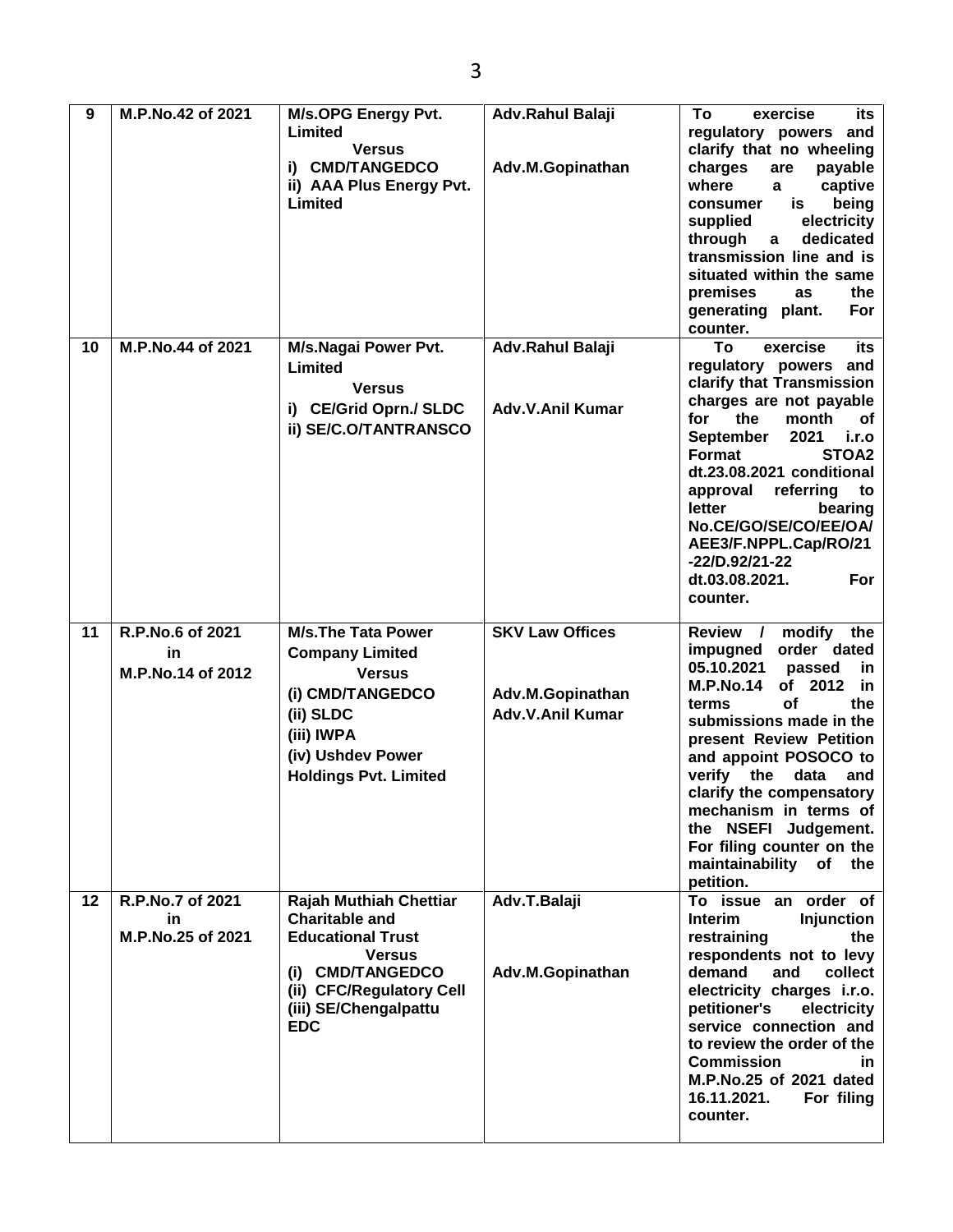| 13 | R.P.No.8 of 2021<br>in<br>D.R.P.No.18 of 2013 | <b>CFC/Deposits &amp;</b><br>Documentation,<br><b>TANGEDCO</b><br><b>Versus</b><br><b>M/s.ITC Limited</b>       | <b>AGP. Richardson</b><br>Wilson<br>M/s.S.Ramasubramaniam<br>& Associates | To condone the delay of<br>84 days in filing the<br><b>Review Petition against</b><br>dated<br>the<br>order<br>17.8.2021 in D.R.P.No.18<br>of 2013 and to review the<br>order on the ground that<br>the impugned order is<br>against the Electricity<br>Rules,<br>2005<br>and<br>Judgment of APTEL in<br>Appeal No.33 of 2012.<br>For filing counter on the<br>maintainability<br>and<br>merits. |
|----|-----------------------------------------------|-----------------------------------------------------------------------------------------------------------------|---------------------------------------------------------------------------|--------------------------------------------------------------------------------------------------------------------------------------------------------------------------------------------------------------------------------------------------------------------------------------------------------------------------------------------------------------------------------------------------|
| 14 | D.R.P.No.11 of 2016                           | <b>Orchid Pharma Ltd.,</b><br><b>Versus</b><br>1) TANGEDCO<br>2) SE, Tirunelveli EDC<br>3) SE, Chengalpattu EDC | Adv.R.S.Pandiyaraj<br>Adv.M.Gopinathan                                    | $1^{\rm st}$<br>Quash<br>the<br>demand<br>respondent<br>notice and consequently<br>direct the 2 <sup>nd</sup> respondent<br>to give adjustment for<br>the unutilized banked<br>energy or encashment of<br>Rs.23.93/- lakhs.<br>For<br>arguments.                                                                                                                                                 |
| 15 | M.P.No.1 of 2021                              | <b>M/s.NLC India Limited</b><br><b>Versus</b><br><b>TANGEDCO</b><br>i)<br>ii) TANTRANSCO                        | Adv.K.Harishankar<br>Adv.M.Gopinathan &<br><b>Adv.V.Anil Kumar</b>        | Direct SLDC to strictly<br>enforce<br>follow<br>and<br>"MUST RUN" status on<br>all solar and wind power<br>plants<br>and<br>direct<br>to<br>forthwith<br>stop issuing<br>backing<br>down<br>$\prime$<br>curtailment instructions<br>to Solar and Wind Plants.<br>For arguments.                                                                                                                  |
| 16 | M.P.No.19 of 2021                             | M/s.R.S.Yarns and Power<br><b>Pvt. Limited</b><br><b>Versus</b><br>i) CMD/TANGEDCO<br>ii) CFC / TANGEDCO        | Adv.R.S.Pandiyaraj<br>Adv.M.Gopinathan                                    | To issue a clarification,<br>as to whether additional<br>surcharge on wheeling<br>charges are applicable<br>to the OA Consumers<br>having drawal voltage<br>over and above 66 kV,<br>who source electricity<br>from the Third Party<br><b>Power</b><br><b>Generators</b><br>having injecting voltage<br>over and above 66 kV or<br>not. For arguments.                                           |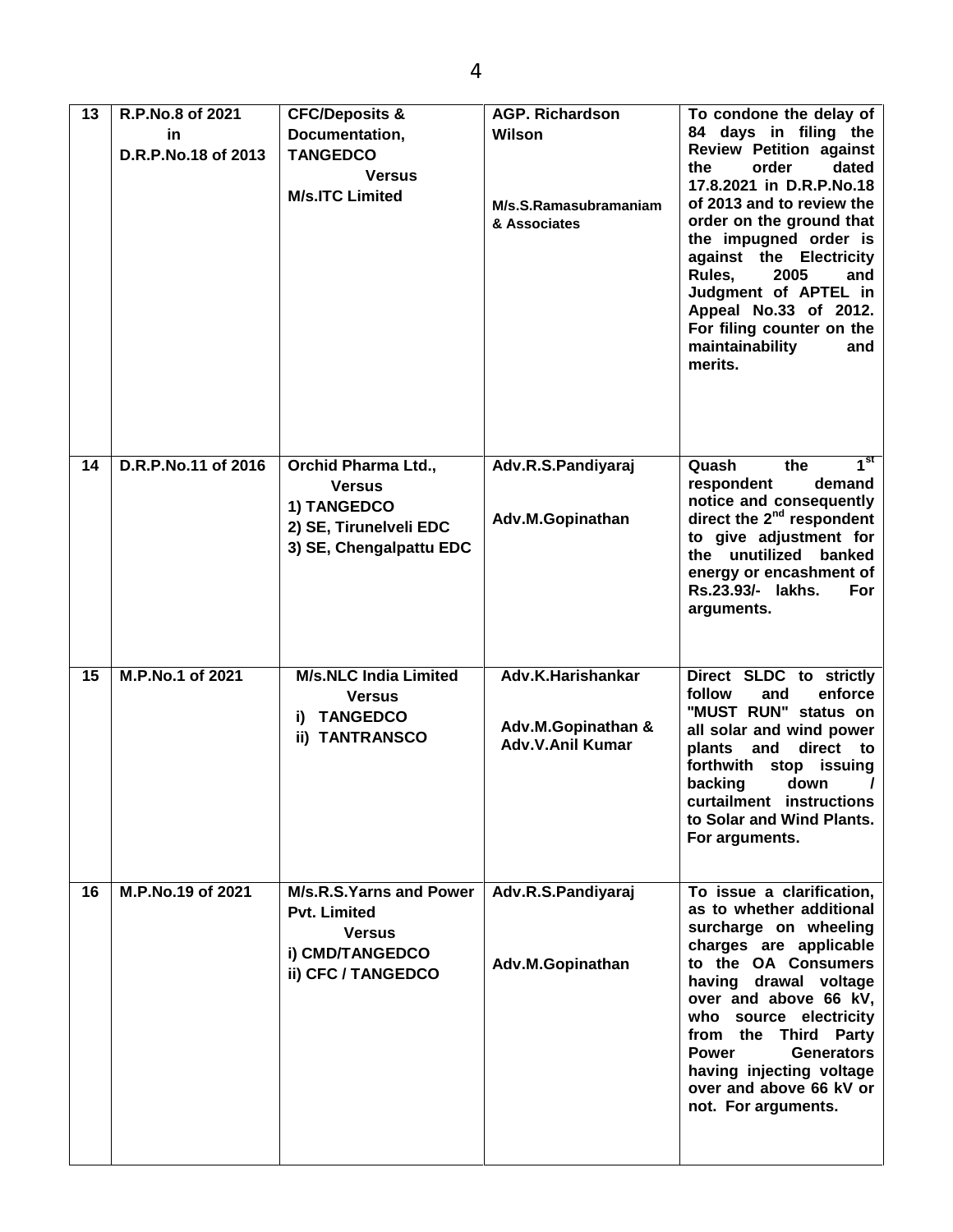| 17 | M.P.No.37 of 2021                                                                                 | <b>M/s.Kamuthi Renewable</b><br><b>Energy Limited</b><br><b>Versus</b><br>(i) CMD/TANGEDCO<br>(ii) CE/NCES<br>(iii)SE/P&C/TANTRANSC<br>O/Mdu<br>(iv) SE/NCES/Tirunelveli     | Adv.Rahul Balaji<br>Adv.M.Gopinathan<br><b>Adv.V.Anil Kumar</b> | To declare that the entire<br>72 MW solar power plant<br>commissioned<br>stood<br>and entitled to the Tariff<br>fixed<br>under<br>"Comprehensive<br><b>Tariff</b><br>Order on Solar Power" in<br>Order No.4 of 2014 and<br>set aside the CE/NCES<br>communication's dated<br>30.9.2016 to segregate<br>the 72 MW solar power<br>plant erected as 25 MW<br>and 47 MW separately<br>with<br>separate energy<br>meters and be paid at<br>different tariff rates as<br>illegal. For arguments. |
|----|---------------------------------------------------------------------------------------------------|------------------------------------------------------------------------------------------------------------------------------------------------------------------------------|-----------------------------------------------------------------|--------------------------------------------------------------------------------------------------------------------------------------------------------------------------------------------------------------------------------------------------------------------------------------------------------------------------------------------------------------------------------------------------------------------------------------------------------------------------------------------|
| 18 | M.P.No.43 of 2021                                                                                 | <b>Chief Electrical Traction</b><br>Engineer,<br><b>Southern Railway</b><br><b>Versus</b><br>i) CMD/TANGEDCO<br><b>ii) MD/TANTRANSCO</b><br>iii) CE/NCES,<br><b>TANGEDCO</b> | Adv.K.Muthamil Raja<br>Adv.M.Gopinathan<br>Adv.V.Anil Kumar     | To<br>punish<br>the<br>respondents for<br>non-<br>compliance of the order<br>dated 25.02.2020 passed<br>in M.P.No.19 of 2018<br>under section 142 of the<br>E.A., 2003 and also to<br><b>TANGEDCO</b><br>direct<br>to<br>permit provision of net<br>metering<br>for all<br>the<br>locations listed in NoC<br>application under 4 MW<br>dated 10.03.2021 within a<br>timeline. For arguments.                                                                                               |
| 19 | <b>Interlocutory</b><br><b>Application</b><br>(I.A.)<br>filed in SR.No.50 of<br>2021 dt.30.3.2021 | <b>M/s.Arkay Energy</b><br>(Rameswaram) Limited<br><b>Versus</b><br>(i) The Secretary to Govt.,<br>GoTN.<br>(ii) CMD/TANGEDCO<br>(iii) CE/GTS, Ramnad<br>(iv) SE/GTS, Ramnad | <b>Adv.Anirudh Krishnan</b><br><b>AGP Richardson Wilson</b>     | Prayed to condone delay<br>of 1259 days<br>in re-<br>presenting the petition in<br>SR.No.94 of 2017 in the<br>matter of payment of<br>compensation<br>under<br>section 11(2)<br>of the<br>Electricity Act, 2003.<br>For arguments on<br>the maintainability of the<br>petition.                                                                                                                                                                                                            |
| 20 | R.P.No.1 of 2021<br>in.<br>D.R.P.No.8 of 2016                                                     | <b>PTC India Limited</b><br><b>Versus</b><br>(i) MALCO Energy Ltd<br>(ii) CMD/TANGEDCO                                                                                       | <b>Adv.Ravi Kishore</b><br>Adv.Rahul Balaji<br>Adv.M.Gopinathan | Review the order of the<br><b>Commission</b><br>dated<br>02.03.2021 in D.R.P.No.8<br>of 2016. For arguments.                                                                                                                                                                                                                                                                                                                                                                               |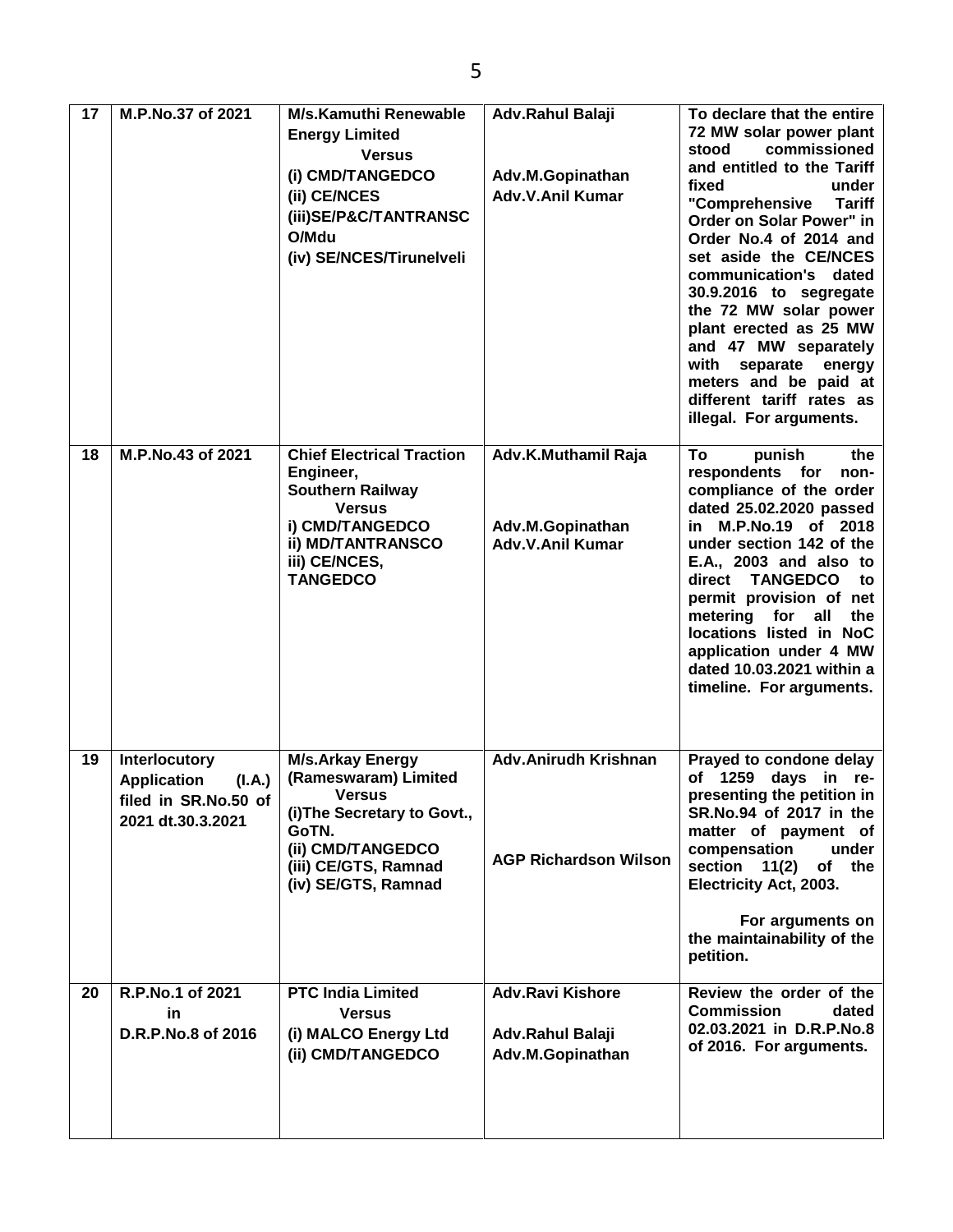| 21 | R.P.No.5 of 2021 in<br>D.R.P.No.8 of 2016 | <b>CE/PPP, TANGEDCO</b><br><b>Versus</b><br>(i) M/s.MALCO Energy<br>Ltd.<br>(ii) M/s.PTC India Ltd            | Adv.M.Gopinathan<br>Adv.Rahul Balaji<br><b>Adv.Ravi Kishore</b> | Review the order of the<br>Commission issued in<br><b>D.R.P.No.8</b><br><b>of</b><br>2016<br>dt.02.03.2021<br>the<br><b>in</b><br>matter of directing the<br>respondents to jointly<br>and severally pay the<br>petitioner<br>the<br>at<br>applicable tariff.<br><b>For</b><br>arguments<br>the<br>on<br>maintainability<br>of<br>the<br>petition.                                                                                              |
|----|-------------------------------------------|---------------------------------------------------------------------------------------------------------------|-----------------------------------------------------------------|-------------------------------------------------------------------------------------------------------------------------------------------------------------------------------------------------------------------------------------------------------------------------------------------------------------------------------------------------------------------------------------------------------------------------------------------------|
| 22 | M.P.No.31 of 2020                         | CFC/Revenue,<br><b>TANGEDCO</b><br><b>Versus</b><br>M/s. A.R.S. Energy Pvt.<br>Ltd                            | Adv.M.Gopinathan<br>Adv.R.S.Pandiyaraj                          | To declare the M/s.A.R.S.<br>Energy Pvt. Limited is<br>not a captive generating<br>plant and the petitioner<br>may be permitted to levy<br><b>Cross</b><br><b>Subsidy</b><br>Surcharge for the period<br>from 01.04.2019 onwards<br>from their captive users<br>for captively adjusted<br>energy. For arguments<br>of the petitioner.                                                                                                           |
| 23 | M.P.No.34 of 2020                         | <b>CFC/Revenue,</b><br><b>TANGEDCO</b><br><b>Versus</b><br><b>M/s.CWRE Wind Power</b><br><b>Pvt. Limited</b>  | Adv.M.Gopinathan<br>Adv.Rahul Balaji                            | To<br>cancel<br>captive<br>wheeling of energy in<br>respect of<br><b>M/s.CWRE</b><br><b>Wind Power Pvt. Limited</b><br>effect<br>from<br>with<br>13.6.2018 treated as third<br>party transaction as per<br>law and their captive<br>users are liable to pay<br><b>Cross</b><br><b>Subsidy</b><br>for<br><b>Surcharge</b><br>such<br>disqualification<br>of<br>Captive status.<br>For<br>arguments<br>the<br>оf<br>petitioner.                   |
| 24 | M.P.No.36 of 2020                         | CFC/Revenue,<br><b>TANGEDCO</b><br><b>Versus</b><br><b>The Chettinad Cement</b><br><b>Corpn. Pvt. Limited</b> | Adv.M.Gopinathan<br>Adv.R.S.Pandiyaraj                          | To<br>declare<br>that<br><b>M/s.Chettinad</b><br><b>Cement</b><br><b>Corporation Pvt. Limited</b><br><b>Captive</b><br>not<br>İS.<br>a<br>Generating Plant for the<br><b>Financial Years</b><br>2014-<br>2015 and 2015-2016 and<br>they are liable to pay<br><b>Cross</b><br><b>Subsidy</b><br>Surcharge for an amount<br>of Rs.95,02,09,269/- for<br>disqualification<br>of<br>Captive Status.<br>For<br>arguments<br>οf<br>the<br>petitioner. |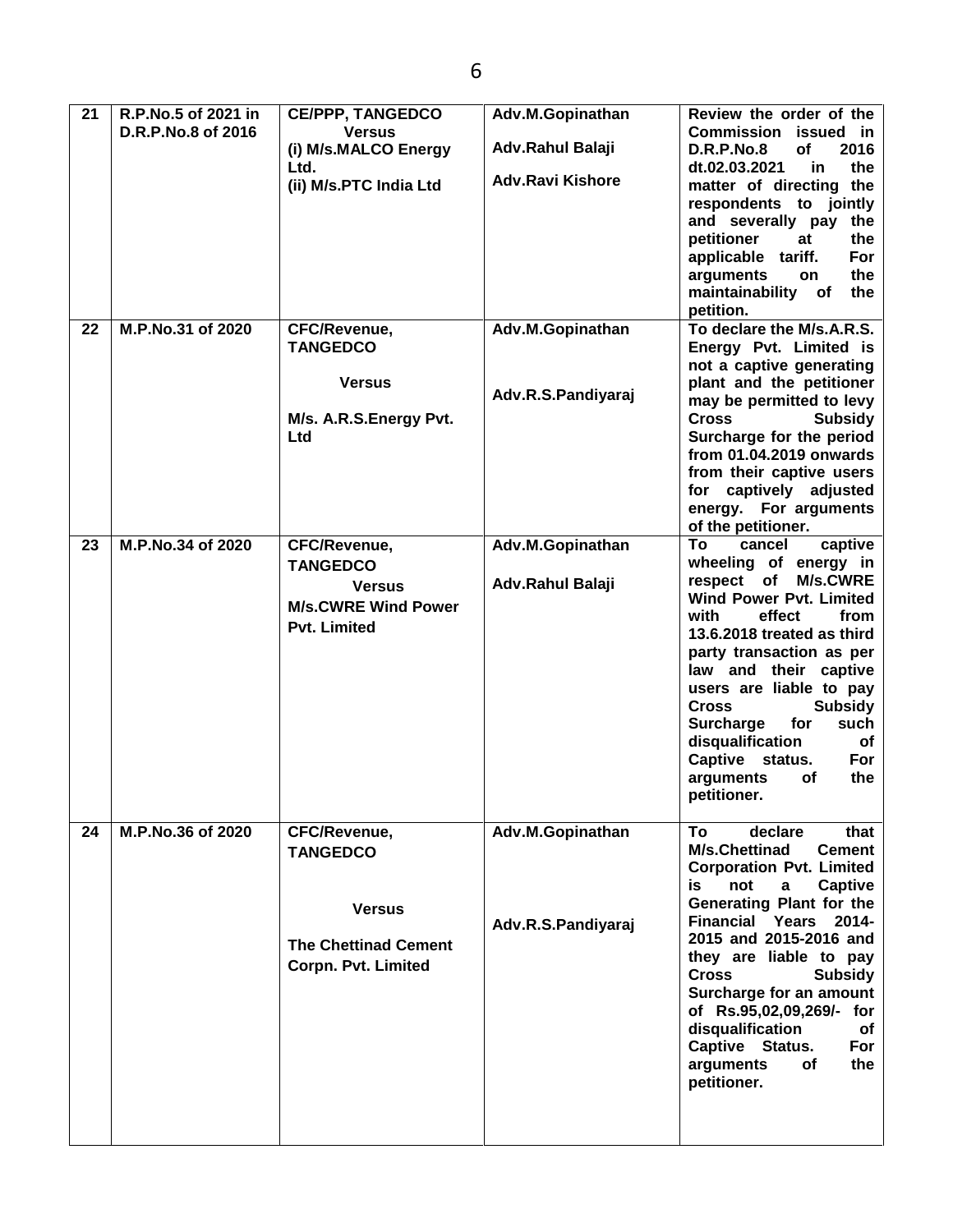| 25       | M.P.No.5 of 2021                     | <b>CFC / Deposits &amp;</b><br>Documentation,<br><b>TANGEDCO</b><br><b>Versus</b><br>M/s.OPG Energy Pvt.<br>Limited                                                                                                                                                                                                                                                                                                                                                                                                                                                     | Adv.M.Gopinathan<br>Adv.Rahul Balaji                                                                                                    | To declare that M/s.OPG<br>Energy Pvt. Limited (HT<br><b>SC</b><br>No.069124450083),<br><b>Nagapattinam EDC is not</b><br>a Captive Generating<br>Plant for the Financial<br>Year 2019-2020 and their<br>captive users are liable<br>to pay Cross Subsidy<br>Surcharge for an amount<br>of Rs.6,88,31,480/-<br>for<br>disqualification<br>of<br>Captive Status.<br>For<br>arguments<br>the<br>оf<br>petitioner. |
|----------|--------------------------------------|-------------------------------------------------------------------------------------------------------------------------------------------------------------------------------------------------------------------------------------------------------------------------------------------------------------------------------------------------------------------------------------------------------------------------------------------------------------------------------------------------------------------------------------------------------------------------|-----------------------------------------------------------------------------------------------------------------------------------------|-----------------------------------------------------------------------------------------------------------------------------------------------------------------------------------------------------------------------------------------------------------------------------------------------------------------------------------------------------------------------------------------------------------------|
| 26<br>27 | M.P.No.6 of 2021<br>M.P.No.7 of 2021 | <b>CFC/Deposits and</b><br>Documentation,<br><b>TANGEDCO</b><br><b>Versus</b><br><b>M/s.Tulsyan NEC Limited</b><br><b>CFC/Deposits and</b>                                                                                                                                                                                                                                                                                                                                                                                                                              | Adv.M.Gopinathan<br>Adv.R.S.Pandiyaraj<br>Adv.M.Gopinathan                                                                              | To<br>declare<br>that<br><b>M/s.Tulsyan NEC Limited</b><br>is not a qualified Captive<br>Generating Plant for the<br>Financial Year 2019-2020<br>and their captive users<br>are liable to pay Cross<br>Subsidy Surcharge for<br>amount<br>of<br>an<br>Rs.63,96,64,445/-<br>for<br>disqualification<br>of<br><b>Captive</b><br>Status.<br>For arguments of the<br>petitioner.<br>declare<br>To<br>that           |
|          |                                      | Documentation,<br><b>TANGEDCO</b><br><b>Versus</b><br>i) M/s.Sai Regency Power<br>Corpn Limited,<br>ii) Brakes India Pvt.<br>Limited<br>iii) Chemplast Sanmar<br>Limited<br>iv) Harshini Textiles Mills<br>Limited<br>v) Jagannath Textile<br><b>Mills Limited</b><br>vi) Sri Rameshwar<br><b>Textiles</b><br>vii) Lakshmi Mills Co.<br>Ltd.<br>viii) ABI Showatech India<br>Limited<br>ix) MRF Limited<br>x) Orchid Chemicals<br><b>Pharmaceuticals Limited</b><br>xi) Precot Merdian<br>Limited<br>xii) Sundaram Clayton<br>Limited<br>xiii) TVS Srichakra<br>Limited | Adv.Anand K.Ganesan<br>for $R-1$<br>Adv.Rahul<br><b>Balaji</b><br>for<br>R-2, R-4 to R-13<br><b>M/s.Shree Law Services</b><br>for $R-3$ | the respondents are not<br>qualified<br>Captive<br>a<br>Generating Plant for the<br>Financial Year 2019-2020<br>and their captive users<br>are liable to pay Cross<br>Subsidy Surcharge for<br>amount<br>an<br>оf<br>Rs.10,22,41,106/-<br>for<br>disqualification<br>of<br>Captive Status.<br>For<br>arguments.                                                                                                 |